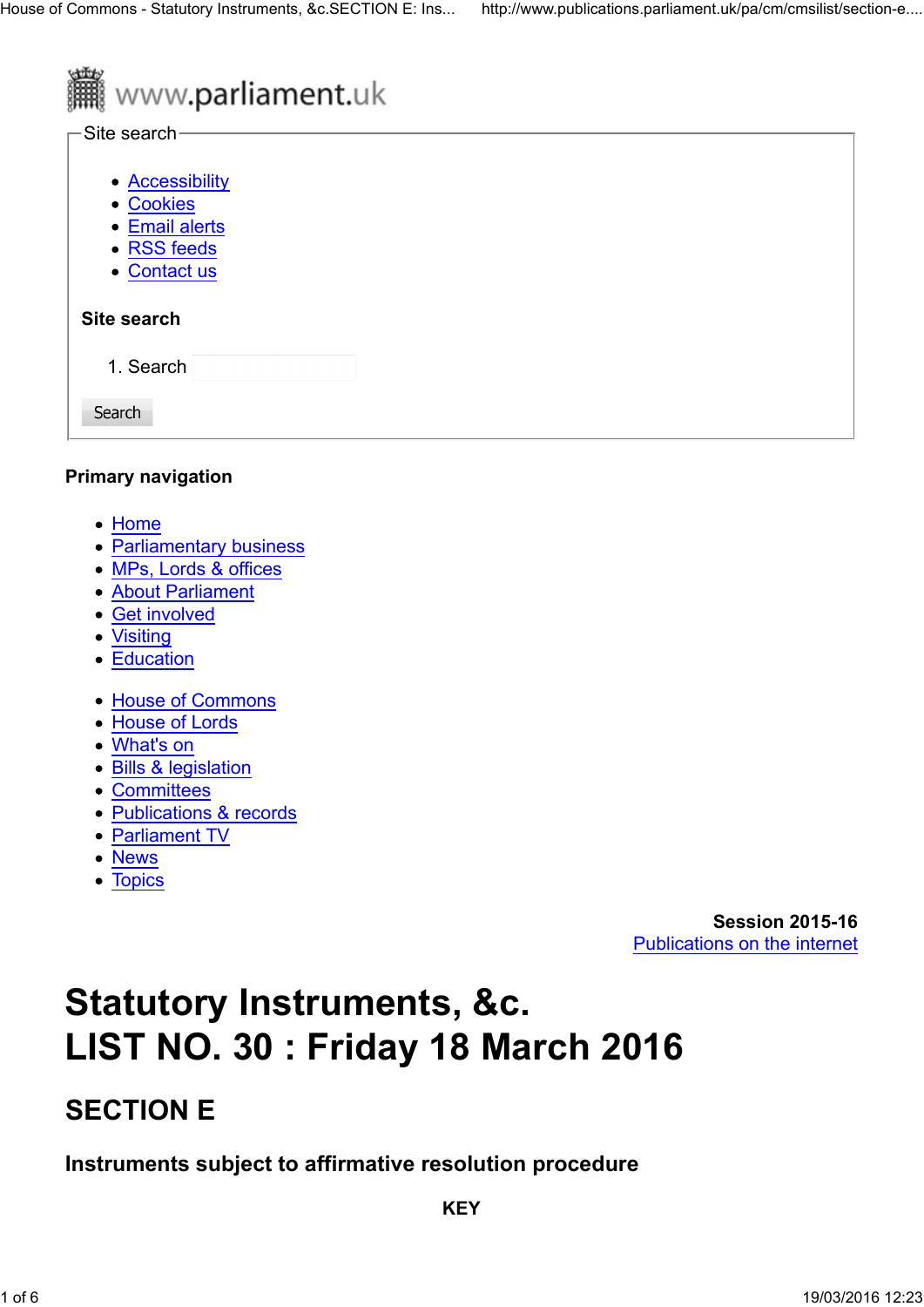**Bold** A notice of motion has been tabled for the approval of the Instrument, and it therefore stands referred to a Delegated Legislation Committee, unless a notice has been given that the instrument shall not so stand referred, or the Instrument is referred to the Scottish or Northern Ireland Grand Committee, or is a draft legislative reform order (underlined).

(a) The Instrument has been referred to the Scottish or Northern Ireland Grand Committee.

# A motion for approval stood on the Order of Business for the day before the date of publication of the list.

\* The division on a motion for the approval of the Instrument has been deferred to the sitting Wednesday following the date of publication of the list, under Standing Order No. 41A.

(i) Statutory Instruments subject to Affirmative Resolution procedure

| <b>Title of Instrument</b>                                                                                                  | Laid<br>before the<br><b>House</b> |
|-----------------------------------------------------------------------------------------------------------------------------|------------------------------------|
| Animals,-Draft Hunting Act 2004 (Exempt Hunting) (Amendment) Order 2015                                                     | 9 Jul                              |
| Electricity,-Draft Renewables Obligation Closure Etc. (Amendment) Order<br>2016                                             | 25 Jan                             |
| <b>Public Service Pensions,-Draft Public Service Pensions Revaluation (Prices)</b><br><b>Order 2016</b>                     | 1 Feb§                             |
| <b>Environmental Protection,-Draft Environmental Permitting (England and</b><br>Wales) (Amendment) (No. 2) Regulations 2016 | 2 Feb                              |
| <b>Companies,-(1) Draft Companies (Address of Registered Office) Regulations</b><br>2016                                    | 8 Feb                              |
| (2) Draft Registrar of Companies and Applications for Striking Off<br>(Amendment) Regulations 2016                          | 8 Feb                              |
| <b>Family Law,-Draft Child Support (Deduction Orders and Fees) (Amendment</b><br>and Modification) Regulations 2016         | 8 Feb                              |
| <b>Financial Services and Markets,-Draft Building Societies (Floating Charges)</b><br>and Other Provisions) Order 2016      | 8 Feb                              |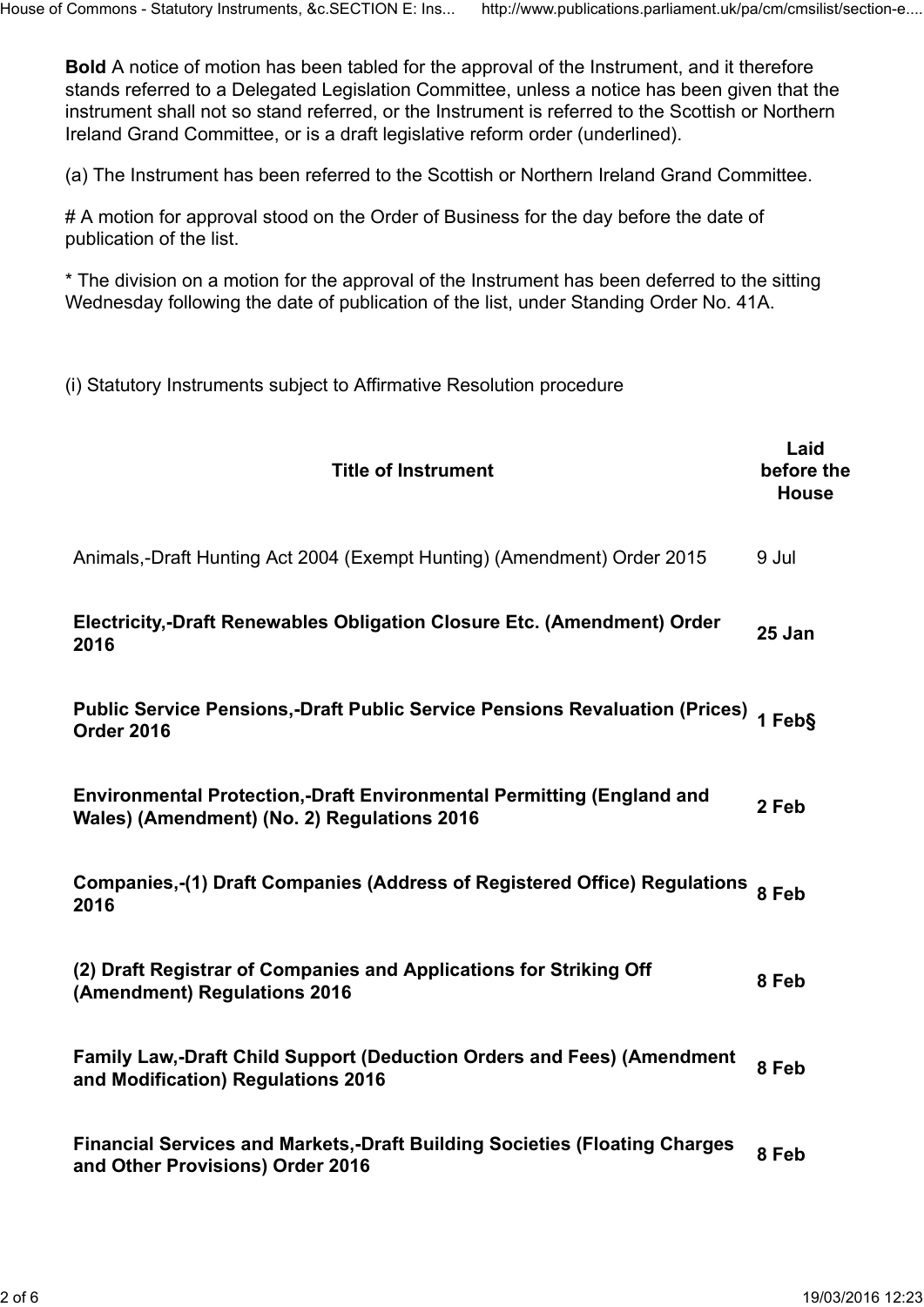| Pensions,-Draft Automatic Enrolment (Earnings Trigger and Qualifying<br><b>Earnings Band) Order 2016</b>                                                                                                                          | 8 Feb           |  |  |  |
|-----------------------------------------------------------------------------------------------------------------------------------------------------------------------------------------------------------------------------------|-----------------|--|--|--|
| Insolvency,-Draft Enterprise and Regulatory Reform Act 2013<br>(Consequential Amendments) (Bankruptcy) and the Small Business,<br><b>Enterprise and Employment Act 2015 (Consequential Amendments)</b><br><b>Regulations 2016</b> |                 |  |  |  |
| <b>Employment Agencies, Etc.,-Draft Conduct of Employment Agencies and</b><br><b>Employment Businesses (Amendment) Regulations 2016</b>                                                                                           | 25 Feb          |  |  |  |
| Insurance,-Draft Third Parties (Rights against Insurers) Regulations 2016                                                                                                                                                         | 25 Feb          |  |  |  |
| Limited Liability Partnerships,-Draft Limited Liability Partnerships,<br>Partnerships and Groups (Accounts and Audit) Regulations 2016                                                                                            |                 |  |  |  |
| <b>Government Trading Funds,-Draft Medicines and Healthcare Products</b><br><b>Regulatory Agency Trading Fund (Amendment) Order 2016</b>                                                                                          | 9 Mar           |  |  |  |
| Education,-Draft Education (Repeal of Arrangements for Vocational Qualifications<br>Awarded or Authenticated in Northern Ireland) Order 2016                                                                                      |                 |  |  |  |
| Modern Slavery,-Draft Modern Slavery Act 2015 (Code of Practice)<br><b>Regulations 2016</b>                                                                                                                                       | 14 Mar          |  |  |  |
| Immigration,-Draft Immigration (Leave to Enter and Remain) (Amendment)<br>Order 2016                                                                                                                                              | 15 Mar          |  |  |  |
| Statutory Instruments, &c., subject to Affirmative Resolution procedure<br>approved by the House since the previous issue of this List                                                                                            |                 |  |  |  |
| <b>Title of Instrument</b>                                                                                                                                                                                                        | <b>Approved</b> |  |  |  |
| Tax Credits,-Draft Tax Credits (Income Thresholds and Determination of Rates)<br>(Amendment) Regulations 2016                                                                                                                     | 14 Jan          |  |  |  |
| Prevention and Suppression of Terrorism,-Draft Terrorism Act 2000 (Proscribed<br>Organisations) (Amendment) Order 2016                                                                                                            |                 |  |  |  |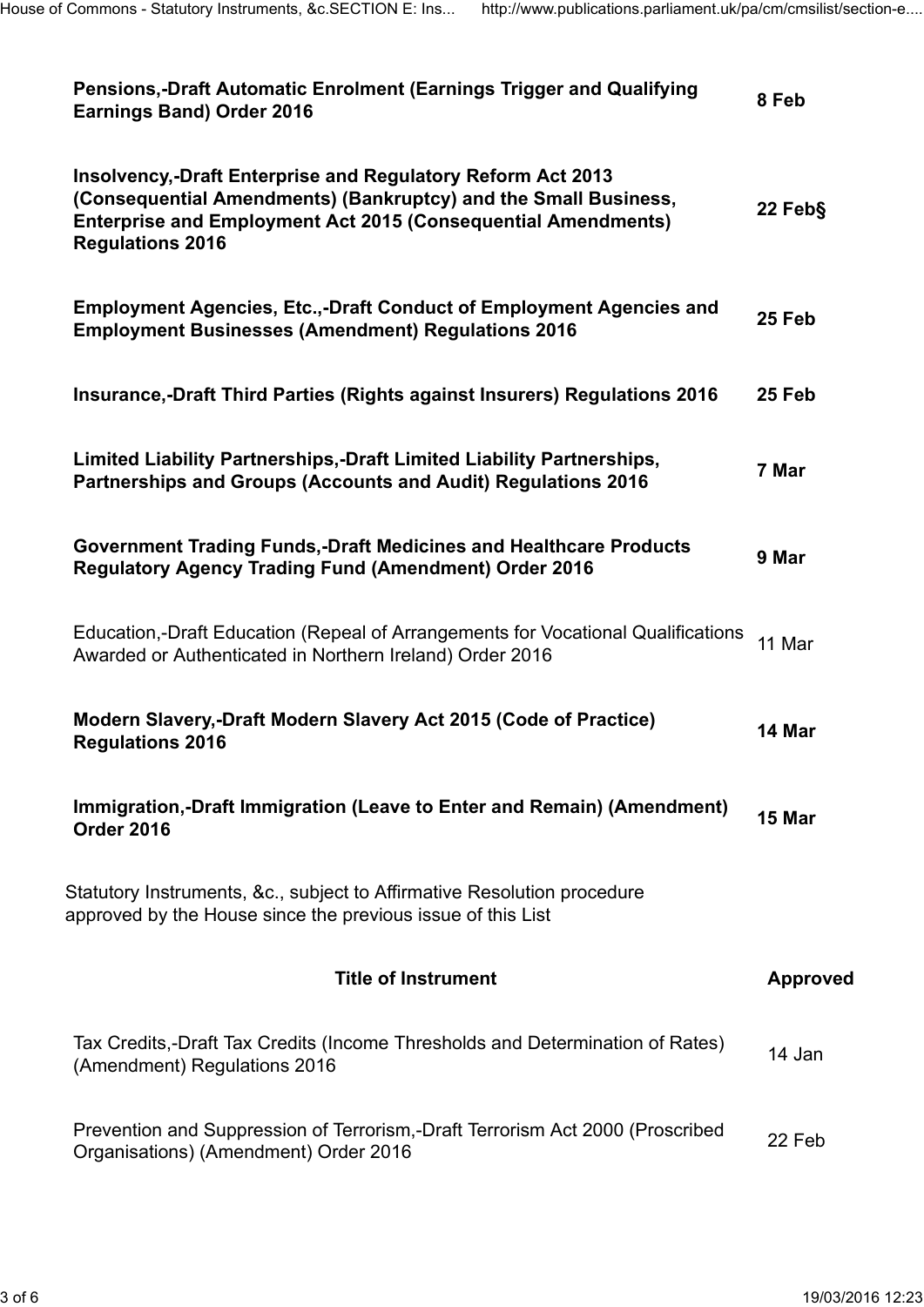Constitutional Law,-Draft Disabled Persons' Parking Badges (Scotland) Act 2014 Constitutional Law,-Drait Disabled Fersons Training Dauges (Occiliand) Act 2014 22 Feb<br>(Consequential Provisions) Order 2016

Corporation Tax,-Draft Income Tax (Construction Industry Scheme) (Amendment of  $\:$  8 Feb<br>Schedule 11 to the Finance Act 2004) Order 2016

Local Government,-Draft Tees Valley Combined Authority Order 2016 11 Febα

Nuclear Energy,-Draft Nuclear Installations (Liability for Damage) Order 2016 22 Feb

(ii) Statutory Instruments subject to Affirmative Resolution procedure within a statutory period

The figures in the last column denote the number of days still to run including the day (when reckonable for this purpose) of publication of this list.

#### **KEY**

The statutory period does not include periods when:

\* both Houses are adjourned for more than four days;

† Parliament is prorogued or dissolved;

‡ the Commons are adjourned for more than four days;

|| either House is adjourned for more than four days.

### **S.I., 2016, No. Title of Instrument Statutory period No. of days unexpired on date of issue**

NIL

Statutory Instruments subject to Affirmative Resolution procedure within a statutory period approved by the House since the previous issue of this List

#### **S.I, 2016, No. Title of Instrument Approved**

NIL

(iii) Statutory Instruments laid under s.11 of the Public Bodies Act 2011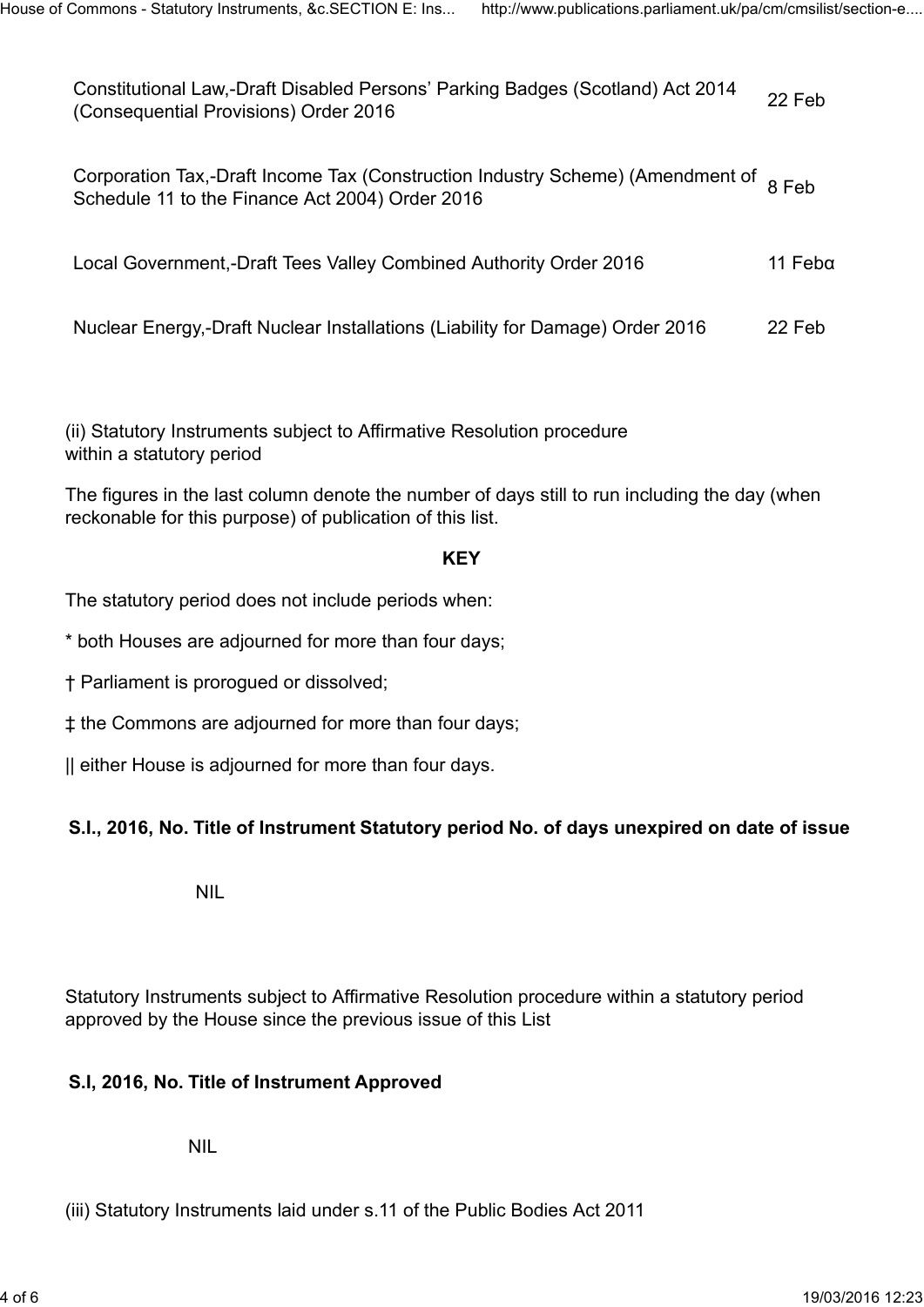Instruments laid under s. 11 of the Public Bodies Act 2011 may not be made by a Minister unless they have been approved by both Houses of Parliament after the expiry of a specified period. Under s.11(4) of the Act, this period is 40 days, beginning with the day on which the instrument is laid before Parliament. Under s.11(5)(a), if either House so resolves within 30 days (beginning with the day on which the instrument is laid before Parliament), the period set under s.11 (4) is extended from 40 to 60 days. Under s.11(5)(b), if a Committee of either House recommends during the 30 day period that the 40 day period be extended to 60 days, the period is extended unless the House to which the recommendation is made resolves within the 30 day period to reject the recommendation. When reckoning the number of days expired under s.11, no account is taken of any time during which Parliament is dissolved or prorogued or during which either House is adjourned for more than four days.

#### **KEY**

! The statutory period has been extended to 60 days.

† A motion to reject a recommendation that the period be extended stood on the Order of Business for the day before the date of publication of the list.

| Title of          | Laid before the | No. of days unexpired | No. of days unexpired on |
|-------------------|-----------------|-----------------------|--------------------------|
| <b>Instrument</b> | <b>House</b>    | under $s.11(5)$       | date of issue            |

NIL

#### **Statutory Instruments laid under s.11 of the Public Bodies Act 2011 approved by the House since the previous issue of this List**

#### **S.I, 2013, No. Title of Instrument Approved**

NIL

#### **(iv) Miscellaneous Papers, Church of England Measures, &c., subject to Affirmative Resolution procedure**

#### **Title of Instrument Laid before the House**

NIL

- Previous
- Contents
- Next

Prepared 17th March 2016